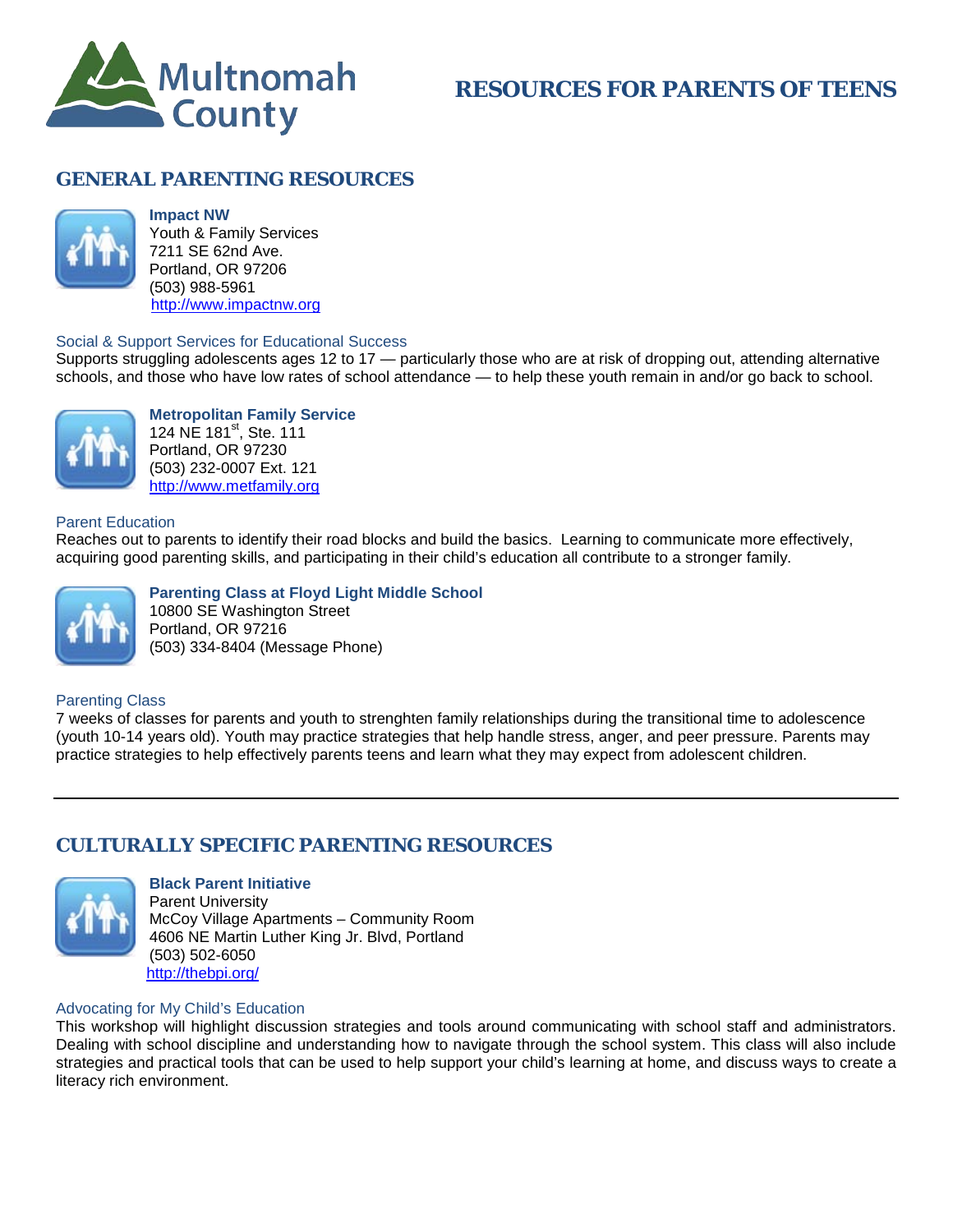

### Social & Support Services for Educational Success

Our student case managers work with middle & high school youth and their parents. We help with school attendance, academic support, behavioral issues, and helping youth and families with basic needs. At the following Schools: HB Lee MS, Reynolds MS, Reynolds HS, Clear Creek MS, Gresham HS, Centennial MS, Centennial HS, Parkrose MS, Parkrose HS, Ron Russell MS, David Douglas HS, Lane MS, Madison HS.

### Círculo de Padres

A parent support group for Latino parents at Ron Russell and Floyd Light SUN community schools. The focus of these groups is primarily on helping parents understand the US school system, how to communicate with school, how to support their children's education, and how to become involved in school activities.



**Native American Youth & Family Center**

5135 NE Columbia Blvd Portland, OR 97218 (503) 288-8177 Ext. 256 <http://nayapdx.org/>

#### Educational Youth Advocacy and Engagement

Educational Youth Advocates work in partnership with students and their families to facilitate measurable goals based on the four quadrants of the Relational Worldview Model – Mind, Body, Spirit and Context. They help to problem solve life issues, provide homework assistance and long term mentorship with strong academic achievement being the overarching goal of the program.

### Parents Helping Parents

This series of classes will enrich your family and improve communication with your children. All are welcome as we create a community of empowered, skilled, and knowledgeable parents.



**Self Enhancement Inc** 4134 N Vancouver Ave, Suite 311 Portland, OR 97217 (503) 285-0493 <http://www.selfenhancement.org/>

### Parenting Class

Parenting classes are designed to provide individuals with effective skills for successful parenting. Throughout the course of the 20-week program, individuals will participate in discussions regarding such topics as: teaching through modeling, effective praise, natural and logical consequences, cultural discipline, single parenting, parenting approaches and the developmental abilities of children.



**Immigrant & Refugee Community Organization**

10301 NE Glisan Street Portland, OR 97220 (971) 271-6435 <http://irco.org/>

### Refugee & Immigrant Family Empowerment

A program to help families improve and enhance their relationships. Participants will learn new skills to strengthen family bonds, create deep interpersonal connections, manage finances, resolve conflicts, and discipline in positive ways to help your children succeed. Languages: Amharic, Arabic, Burmese, Hindi, Karen, Lingala, Nepali, Russian, Somali, Spanish, Swahili, Tigrigna, and Zomi.